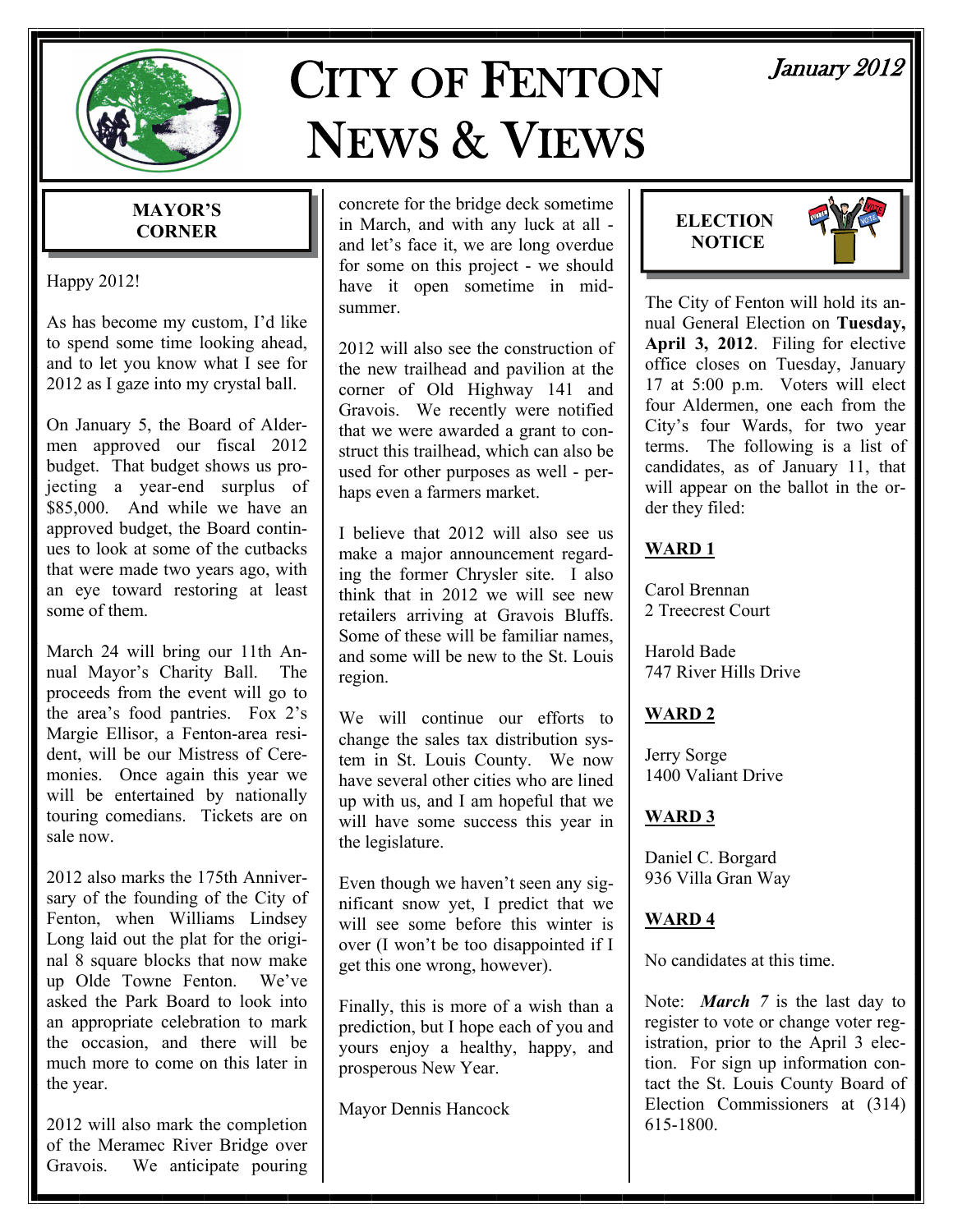#### Page 2 **FENTON NEWS & VIEWS** January 2012

PLANNING & ZONING **FULL PRIDGET** PLANNING **EXAMPLE 2012 COMMISSION PUBLIC HEARING** 

On **Wednesday, February 8, 2012**, the Planning & Zoning Commission will hold a Public Hearing at **7:00 p.m.** during their regularly scheduled meeting at City Hall to consider the following:

#### **NEW BUSINESS**

- A petition by Sprint Spectrum, L.P., for a Special Use Permit to modify an existing telecommunication facility at 700 Rudder Road. The parcel is zoned "BP-3" Business Park—General Office Centers, Small Warehousing District.
- A petition by Orthodontic Centers of Missouri for a Special Use Permit to operate a medical (dental) facility at 596 Old Smizer Mill Road. The parcel is zoned "C-1" Commercial Zone District.

#### **SITE PLAN REVIEWS**

• A petition for Site Plan Review by Horan Group, LLC, for the addition of solar panels to the roof of an existing building addressed as 855-877 Horan Drive (parcel address: 851 Horan Drive). The parcel is zoned "BP-3" Business Park - General Office Centers, Small Warehousing District.

For more information, please contact (636) 349-8110.

#### **2012 BUDGET**

The City of Fenton's Budget for Fiscal Year 2012 was approved at the January 5, 2012 Special Board of Aldermen Meeting. The approved 2012 Budget is available on the City's website (www.fentonmo.org) for citizens to download and review. The Budget will require that you have Adobe Reader installed on your computer as the file is in PDF format.

Please contact Finance Director Rick Snyder at (636) 343-2080, if you have any questions regarding the Budget.

#### **FREE INCOME TAX ASSISTANCE FOR SENIOR CITIZENS**

Free assistance with simple Federal and State income tax forms and the Missouri Property Tax Credit Claim (Mo-PTC or "Circuit Breaker") is available through the St. Louis County Department of Human Services County Older Resident Program (CORP).

Tax assistance is provided by appointment for St. Louis County residents who are 60 years or older with an income of \$50,000 or less.

Available South County locations include: South County Government Center (Mehlville), St. Louis Deaf Community Center (Brentwood) and Oak Bend Library (Oakland).

Beginning January 30, 2012, appointments may be scheduled Monday - Thursday, 9:00 a.m. - 2:00 p.m. by calling (314) 615-4037.





The following businesses have applied for an occupancy permit and are planning on calling Fenton "home":

> *Gateway Flooring*  1686 Larkin Williams Road (retail flooring sales)

*Show Me Weights*  1697 Fenpark Drive (new/used exercise equipment sales)

*Crew Distribution*  1607 Manufacturers (food products/snack distribution)

*ProComm Voice & Data Solutions*  887 Bolger Court (administration offices/ telephone equipment sales)

*Innovative Recycling Technologies*  2093 Hitzert Court (electronics recycling and material distribution/storage facility)

*Allied Physician Group dba Integrity Practice Management*  1231 Horan Drive, Suite 205 (medical billing and coding office)

Welcome to Fenton. We are glad you are here!



City offices will be closed Monday, February 20, 2012 for **Presidents Day** 

**RiverChase** will be open from 5:30 a.m. - 9:00 p.m.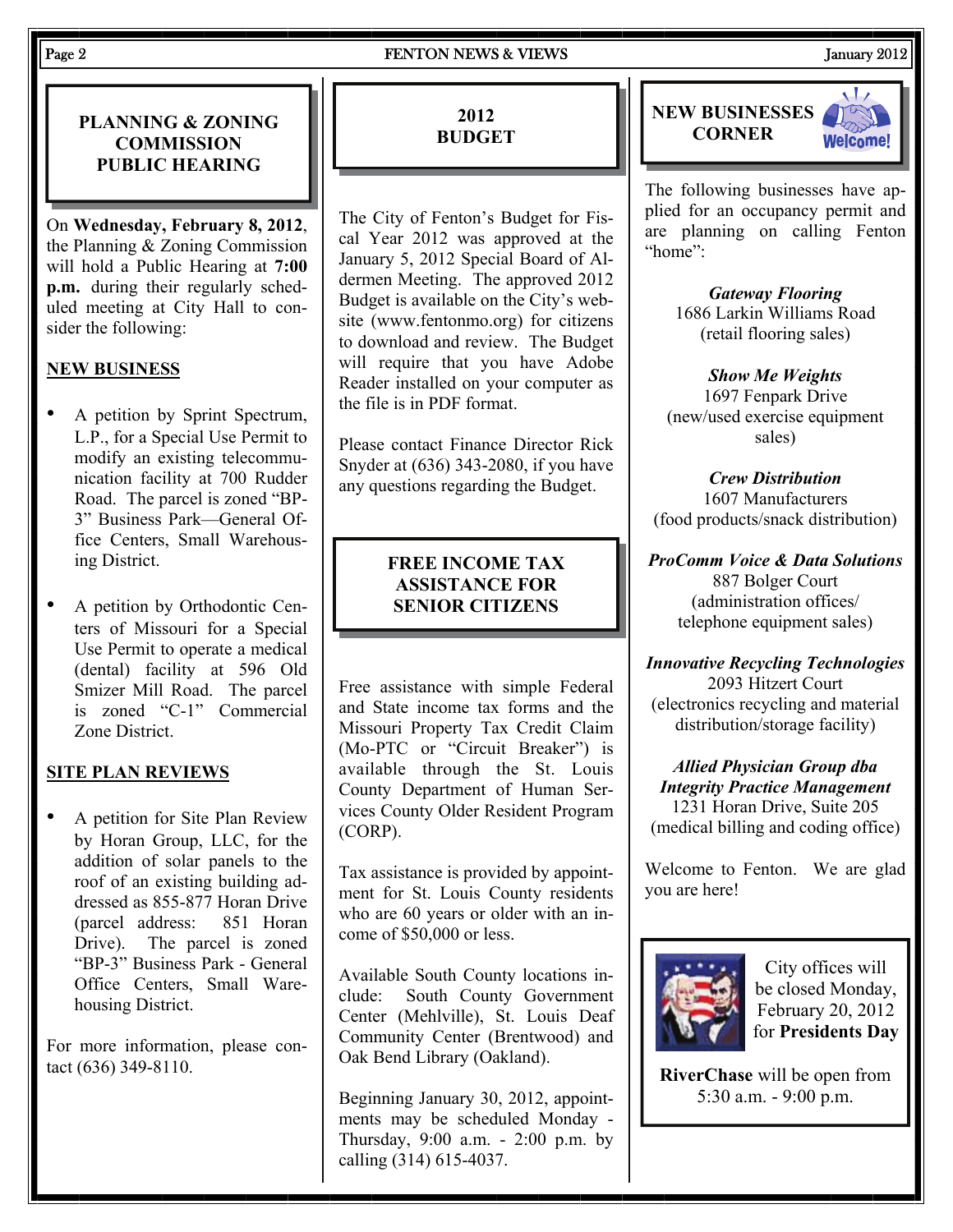Swimming lessons geared toward



#### **PARKS & RECREATION HAPPENINGS**

*For information on these programs, including fees and times, check out a copy of the "Beacon".* 

#### **DADDY DAUGHTER SWEETHEART DANCE**

Dads pick out that special tie and dance the night away with that special little girl in your life. Don't forget the flowers.



Friday, February 10 promises to be a fun filled evening of dancing, refreshment, crafts, giveaways and pictures. This very special evening is for dads and daughters (or grandpa, uncle, etc.) Space is limited, this event fills up fast!

#### **COMMUNITY INDOOR GARAGE SALE**

Begin the new year with less clutter around the house! Sell your items at the RiverChase Garage Sale on Sat-



urday, February 18 from 9:00 a.m.—1:00 p.m. Sign up now to be a vendor.

#### **WATER AEROBICS**

Come join the next session of Water Aerobics which begins February 13. There are many classes to choose from, including *Aquacise, Joints in Motion, Total Body Workout, Tai Chi/Pilates*, and *Aqua Zumba*. Call RiverChase for class times and

prices. Come join the current session at any time.



#### each individual's needs. The lessons will be held in a small group setting with a low child-to-instructor ratio in



**SPECIAL NEEDS** 

**SWIMMING LESSONS**

our indoor heated pool. Lessons are held on Saturdays at 11:15 a.m. Next session begins February 25.

#### **PARENT TOT SWIM CLASS**

The Parent & Tot swim class is an interactive swim class between parent and child. Classes are available on

Tuesday and Thursday evenings and Saturday mornings. Next session begins February 21.

#### **SWIM LESSONS**

Swim lessons begin again soon: Tuesday and Thursday evenings and



**Saturday morning les**sons are available. The next session begins the week of Feb-

ruary 12, 2012.

#### **SCHOOLS OUT OPEN SWIM**

Are you looking for something fun to do on your day off from school on **February 20**? The



indoor pool will open at Noon - 9:00 p.m.; day fees apply without membership.

#### **PRIVATE SWIM LESSONS**

Private swim lessons are available at



RiverChase. Times, schedules and instructors can be scheduled to fit your needs.

#### **LOSE TO WIN CHALLENGE**

Want to get in shape for 2012? Then here is a contest for you!

The "Lose To Win Challenge" is back. There is a Household and an Individual Challenge. Whoever



loses the highest body weight percentage during the contest will win a free membership to RiverChase. Discounts on personal training during the contest. Find out more by calling (636) 343-2080.

#### **INTRODUCTION TO YOUR BODY, FITNESS & CLEAN NUTRITION**

Join us for an in-depth education



on the problems that exist with the modern food industry and how it effects our nutrition and fitness. Program cost is \$15. Next class

is February 22 or March 21.

#### **RECREATE YOUR BODY AND MIND**

An in-depth guide on how to repair the damage caused by nutritional toxicity and lack of exercise. This advanced class meets at 6:00 p.m. on Wednesday. Class will be held on February 1, March 7 and April 4.

#### **AEROBIC CLASSES**

There is something for  $\ddot{\mathbf{x}}$ everyone. Please check the "Beacon" for dates and times or call RiverChase at (636) 343-0067.



*(Continued on page 4)*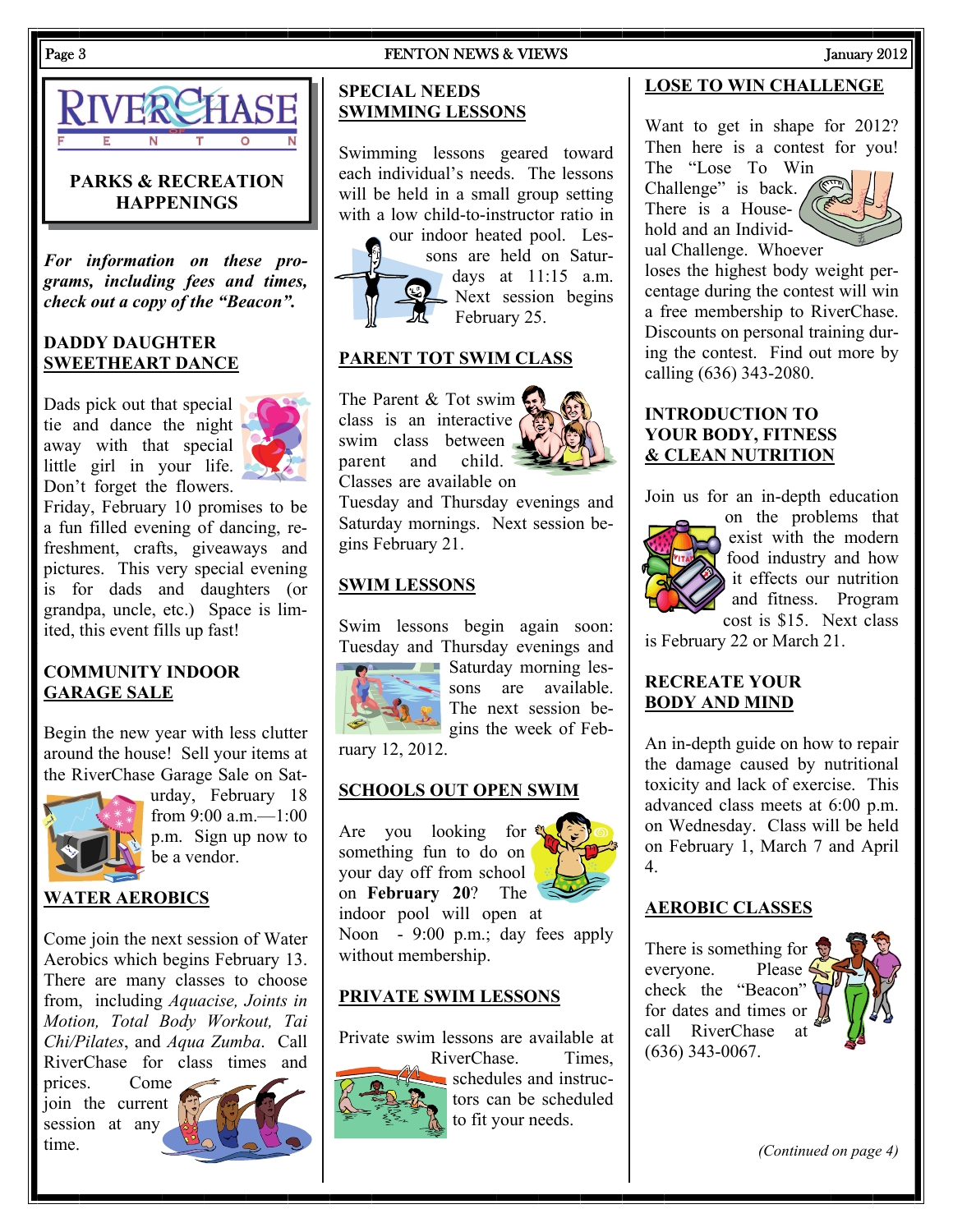**PARKS HAPPENINGS** 

*(Continued from page 3)* 

#### **SENIOR LUNCH AND BINGO**

Adults, 55+, are invited to our next Lunch and Bingo at RiverChase. Join us on Wednesday, February 2. What's on the menu this month? BBQ Ribbed Sandwiches.

*For information on all programs (including fees and times), contact RiverChase of Fenton at (636) 343 -0067. You can also check out the Beacon at [www.fentonmo.org](http://www.fentonmo.org/).*

#### **ST. LOUIS COUNTY POLICE—FENTON PRECINCT UPDATE**



#### **CITIZENS POLICE ACADEMY**

The St. Louis County Police Department, Fenton and West County Precincts, will sponsor a "Citizens Police Academy". The academy will begin on Wednesday, February 29, 2012. It will run for eight consecutive Wednesdays, with graduation on April 18, 2012. Classes will be from 7:00 to 9:00 p.m.

The academy will be held in the conference room of the WEST COUNTY PRECINCT, located at 232 Vance Road. The precinct station is located just ½ mile west of Highway 141 on Vance Road.

The Citizens Police Academy is open to all St. Louis County resi-



dents and is free of charge. Advanced registration is required and seating is limited. For additional information or to reserve a seat contact Officer Aaron Dilks at 636-

#### Page 4 **FENTON NEWS & VIEWS** THEN TO January 2012

349-8120 or Officer Vincent Bazzoni at 314-615-0700.

**Neighborhood Policing Officer (636) 343-2080 P.O. Aaron Dilks-Ext. 1123** 

> **Precinct Phone (636) 349-8120**



The Fenton Area Chamber of Commerce will host their  $16<sup>th</sup>$  Annual Dinner Auction at Andre's South, 4254 Telegraph Road, on Friday, February 17, 2012. Tickets are \$50/ person or \$450/Table of 10. After January  $31<sup>st</sup>$ , tickets will be \$60/ person or \$500/Table of 10. Donations, sponsorships and advertising opportunities are available through the Chamber office, (636) 717-0200, at this time. Funds raised help us with the cost of running an evergrowing Fenton Chamber and allow us to continually give thousands of dollars to our area students through our Scholarship Program.

Check with your high school counselor for an application packet or stop by the Chamber office located inside the South building of Maritz - 1400 South Highway Drive. Monday - Friday, 9:00 a.m. - 4:00 p.m.

The Fenton Area Chamber of Commerce is a non-profit organization committed to promoting, supporting and representing area business for the betterment of its members and the community.

**※Did you know ...** Shoveling ※ **Show** by hand can burn approximately 400 calories per  $\frac{36}{10}$  $\sum_{n=1}^{\infty}$  hour. But be careful, as there  $\sum_{n=1}^{\infty}$ are many risks that can accom- $\frac{36}{26}$ <br>are many snow shoveling. Some  $\sum_{n=1}^{\infty}$  pany snow shoveling. tips to remember:

- $\frac{1}{2}$  1) This is hard work; can your  $\frac{1}{2}$ ₩ body handle it? If you: where heart problems maybe  $\frac{2}{3}$ <br>bouy nantice it! If you  $\frac{2}{3}$ <br>you should skip this one  $\frac{2}{3}$ <br>and pay the neighbor kid.<br> $\frac{2}{3}$ <br> $\frac{2}{3}$ <br> $\frac{2}{3}$ <br>Stretch. Ease in to the  $\frac{2}{3}$ have heart problems maybe<sup>«\*</sup>\* you should skip this one and pay the neighbor kid.
	- chore. Keep your muscles warm by dressing appro-**※** priately.
- <del>※</del><br>
solution the chore. Keep your muscles<br>
solution by dressing appro-<br>
priately.<br>
and priately.<br> **3)** Split up the chore. Work<br>
4)<br>
4) Split up the chore. Work<br>
10 minutes, take a break by,<br>
going inside; hydrate and.<br> 10 minutes, take a break by $\frac{3}{4}$ going inside; hydrate and. stretch for 5 minutes. Then return to shoveling. snow for another 10 min-※ utes.
	- 4) Use good lifting techniques, try to push the snow off the concrete.
- $\frac{1}{2}$  5) Spend an extra \$10 and get  $\frac{1}{2}$ a good snow shovel.
- $\frac{1}{2}$  a good show shove.<br>  $\frac{1}{2}$  6) Falling on ice hurts; wear shoes with good traction.

**Finally, what are you doing with this snow?** Piling snow  $\frac{1}{2}$  in the street for the City plow to take away on the next round should not be an option.  $\text{Cars}_{\frac{36}{26}}$ traveling on your road are not. expecting sporadic mounds of. snow in the roadway. The **\*streets** are already slick mak-\* **※ing it difficult to stop. If a ve-※ <sup>※</sup>thicle strikes your mound of**  $\mathcal{W}$  snow it easily could cause  $\mathcal{W}$ damage to the low bumpers or  $\frac{25}{34}$ cause undercarriage damage.  $B$ e considerate.

තියෙ තිබේ. එම විදේශ කළේ තිබේ දින තිබේ. එම විදේශ කළේ තිබේ. එම විදේශ කළේ තිබේ. එම විදේශ කළේ කළේ කළේ.<br>ත්වුණුකාර තිබේ. තේවුන් තේවුණු තේවුන් තේවුන් තේවුන් තේවුන් තේවුන් තේවුන් තේවුන් තේවුන් තේවුන් තේවුන් තේවුන් තේව<br>එ<sup>06</sup>6 එ<sup>06</sup>

\*<br>....¥Have a safe winter.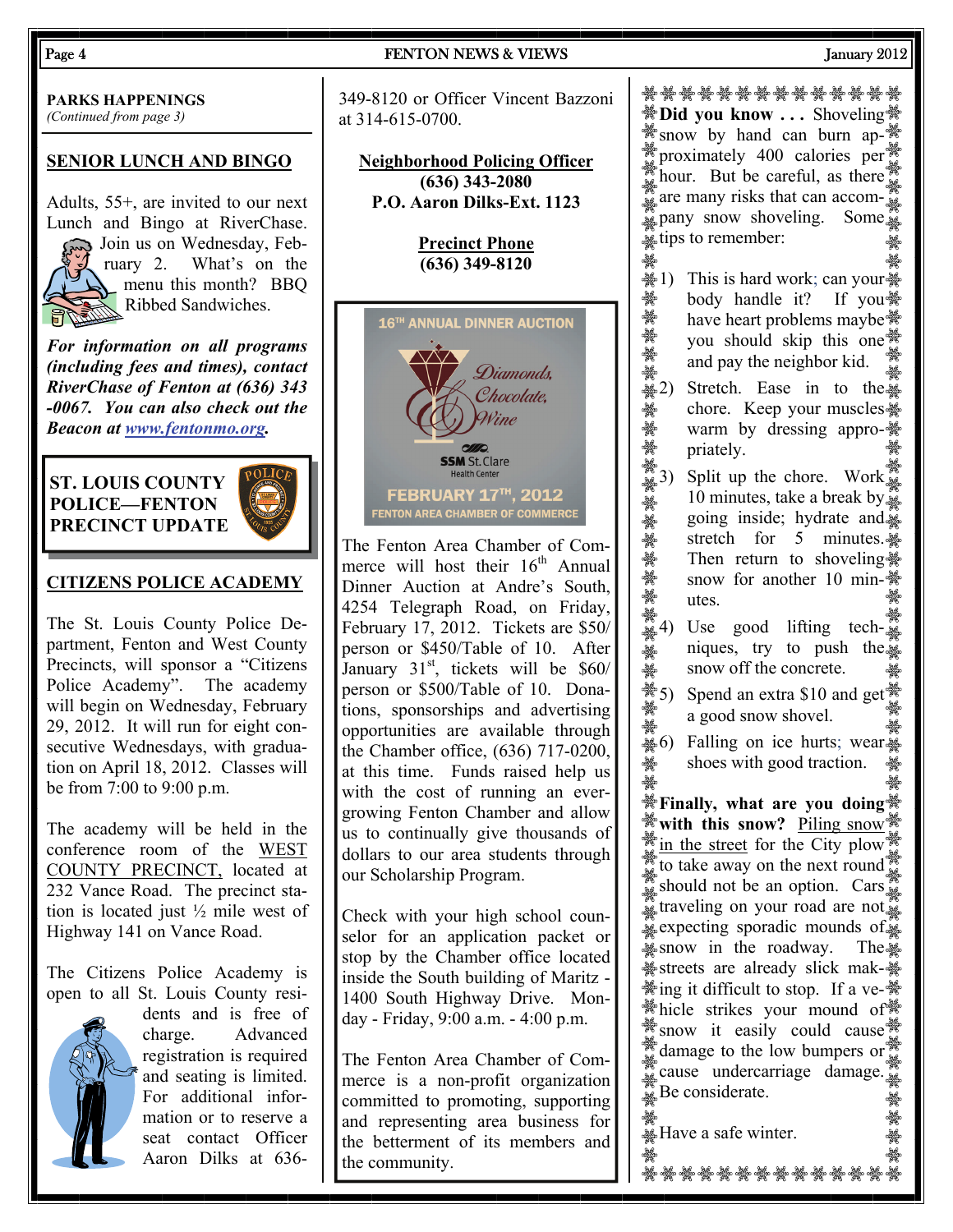#### **FENTON HISTORICAL SOCIETY**

We may be in the middle of January, but it's time to THINK SPRING! In 1994 the Fenton Historical Society held their first Spring Luncheon in the Navajo Hotel. Now 17 years later we are once again thinking Spring as we begin planning for our upcoming

**Annual Spring Luncheon and Antique Appraisal** 



**Saturday, April 28, 2012 Sunset Lakes Banquet Center Time: 12:30 p.m. Cost: \$17.50** 

Do you have any antiques or items in your family you've always wondered about? Each person is allowed to bring 2 items for a free appraisal.

Mark your calendars. Tickets will be available soon. For more information please contact at [fentonhis](mailto:fentonhistory@hotmail.com)[tory@hotmail.com](mailto:fentonhistory@hotmail.com) or call us at either (636) 326-0808 or (636) 343- 1699.

**DECISIONS FROM THE DECEMBER 8 AND 22, AND JANUARY 5 BOARD OF ALDERMEN MEETINGS** 

#### *Decisions*



 $\checkmark$  Approved a liquor license submitted by Tony B's Pizzeria, 544 Gravois Road.

- $\checkmark$  Approved, with conditions, a petition by Gravois Bluffs II, LLC for Site Plan Approval of an exterior building remodel to an existing tenant space addressed as 185 Gravois Bluffs Plaza Drive. The parcel is addressed as 119 Gravois Bluffs Plaza Drive and is zoned "C -1" Commercial Zone District.
- $\checkmark$  Approved to renew contract option with Lifeguards Unlimited in the amount of \$428,000 for January 1, 2012 through December 31, 2012.
- $\checkmark$  Approved the creation of the Legacy Tree Program as discussed at the December 8 Committee Meeting.
- $\checkmark$  Approved the current daily allowance rate to remain \$50 per day through 2012.
- $\checkmark$  Approved the destruction of closed worker's compensation files from 1992 through 2001.

#### *Ordinances*



**#3229** Amends Section 466.010, Subsection (G) Exterior Building Materials in the OT-1 District.

**#3230** Amends Section 466.020, Subsection (G) Exterior Building Materials in the OT-2 District.

**#3231** Amends Section 466.030, Subsection (G) Exterior Building Materials in the OT-3 District.

**#3232** Amends Section 475.010, Subsection (H)(7) Building Design and Materials for the BP-1 District.

**#3233** Amends Section 475.020, Subsection (H)(7) Building Design and Materials for the BP-2 District.

**#3234** Amends Section 475.030, Subsection (H)(7) Building Design and Materials for the BP-3 District.

**#3235** Amends Section 475.040, Subsection (H)(7) Building Design and Materials for the CP-1 District.

**#3236** Amends Section 475.050, Section (H)(7) Building Design and Materials for the HP-1 District.

**#3237** Amends Section 475.060, Subsection (H)(7) Building Design and Materials for the IP-1 District.

**#3238** Approves a Special Use Permit petitioned by Commerce Bank to operate a Freestanding ATM Facility at 539 Gravois Road.

**#3239** Approves the first amendment to the Police Service Agreement for Police Services January 1, 2012 through December 31, 2012 pursuant to the provisions of Ordinance No. 3166.

**#3240** Approves the first amendment to the Residential Solid Waste and Recycling Services Agreement pursuant to the provisions of the Ordinance No. 3010.

#### *Resolutions*

**R11-09** Approved the 2012 Budget for the City of Fenton, Missouri. *Resolution Failed.* 

**R12-01** Approved the 2012 Budget for the City of Fenton, Missouri.

*Pending Legislation Final consideration will be at the January 26, 2012 Board meeting.* 



**Bill 11-69** Amends Chapter 485: Sign Regulations by the addition of Section 485.080 Subsection (26) Community Business Directory Sign. *Two Readings Only.*